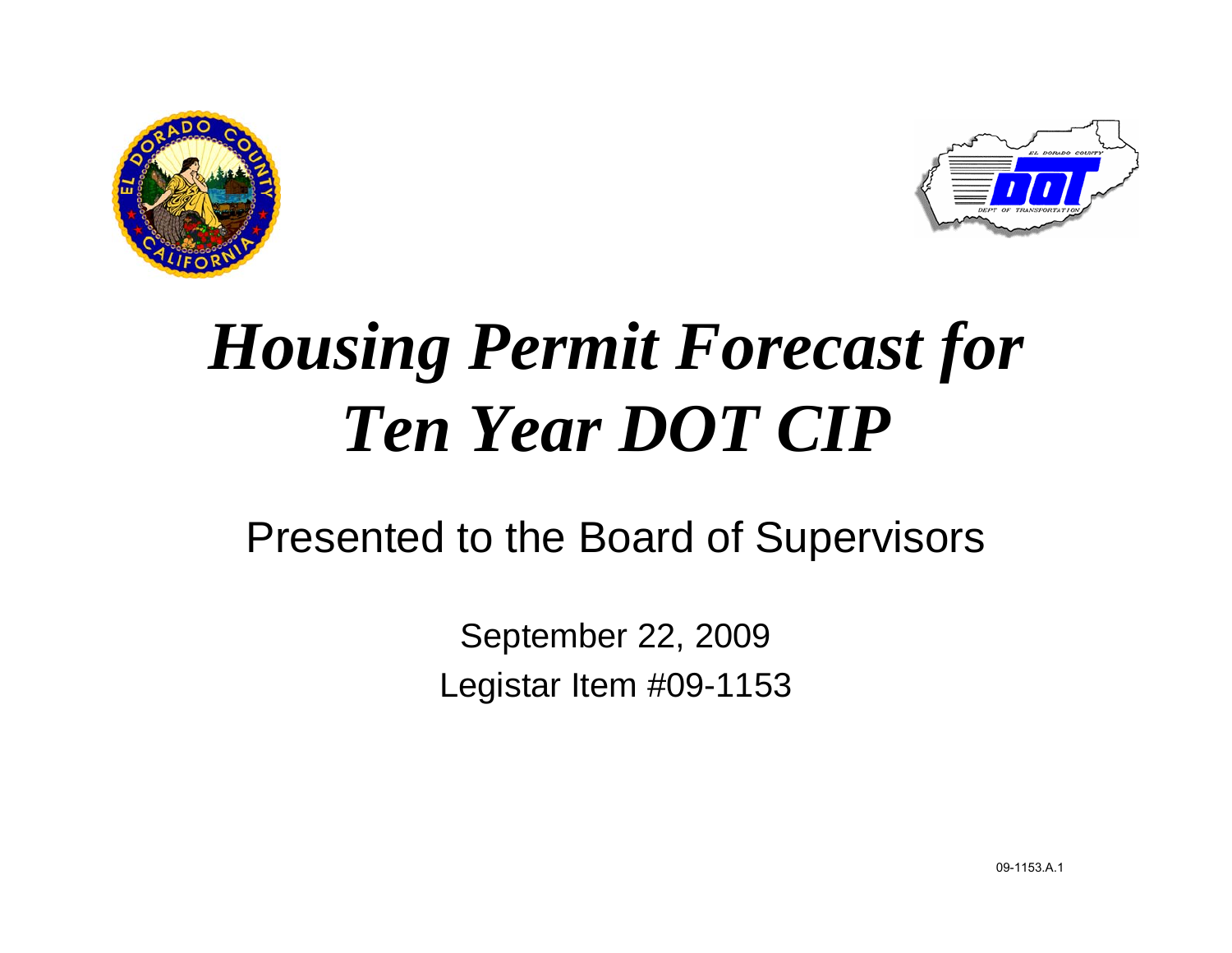## *Purpose:*

- DOT is beginning the process to update its 10-Year CIP and needs direction from the Board on the 10 year residential permit forecast.
- The residential permit forecast is the basis for the TIM Fee revenue projections.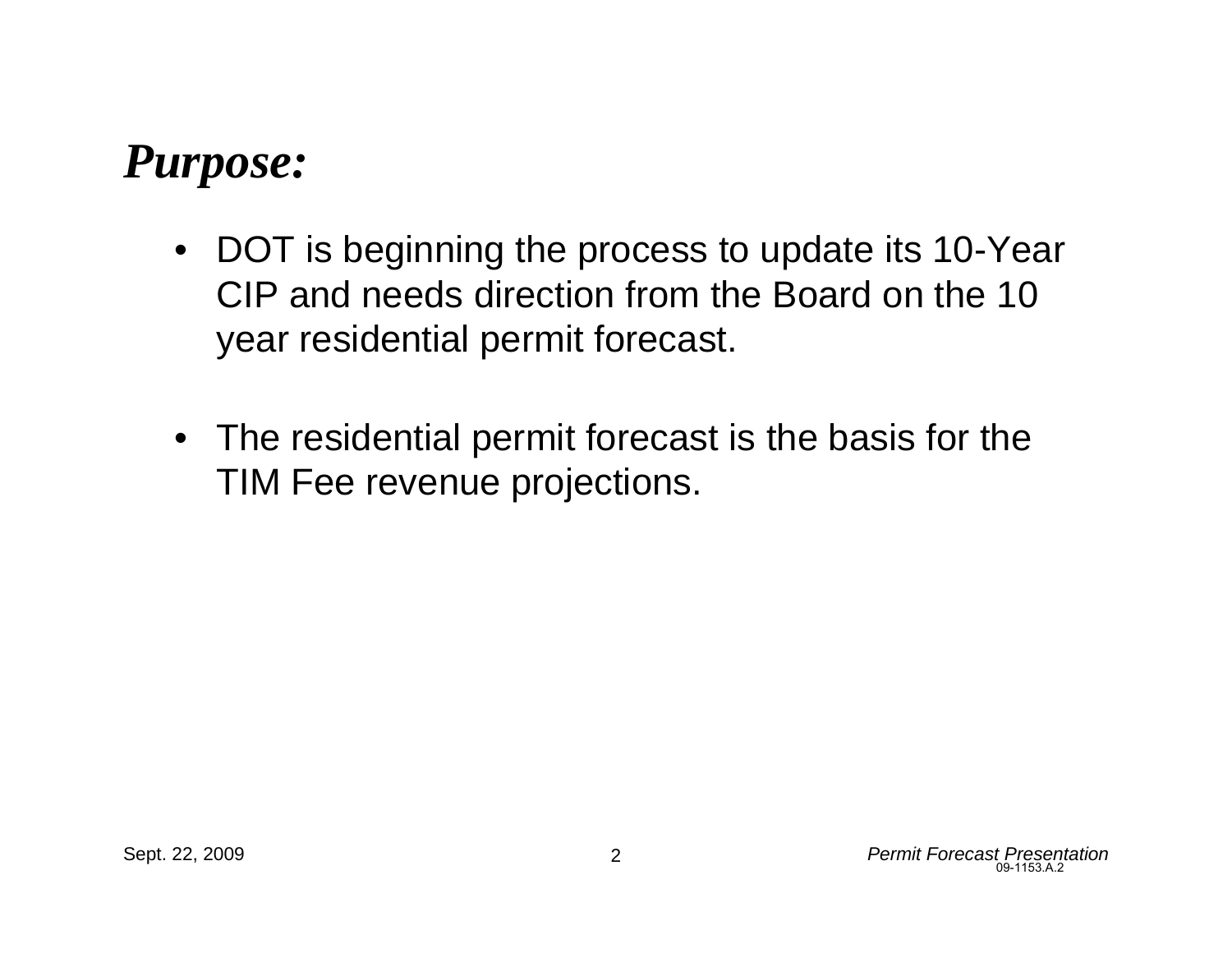## *Agenda*

**Background** – Measure Y– CIP Process

• Actuals, Forecasts

• Discussion, Direction from Board of Supervisors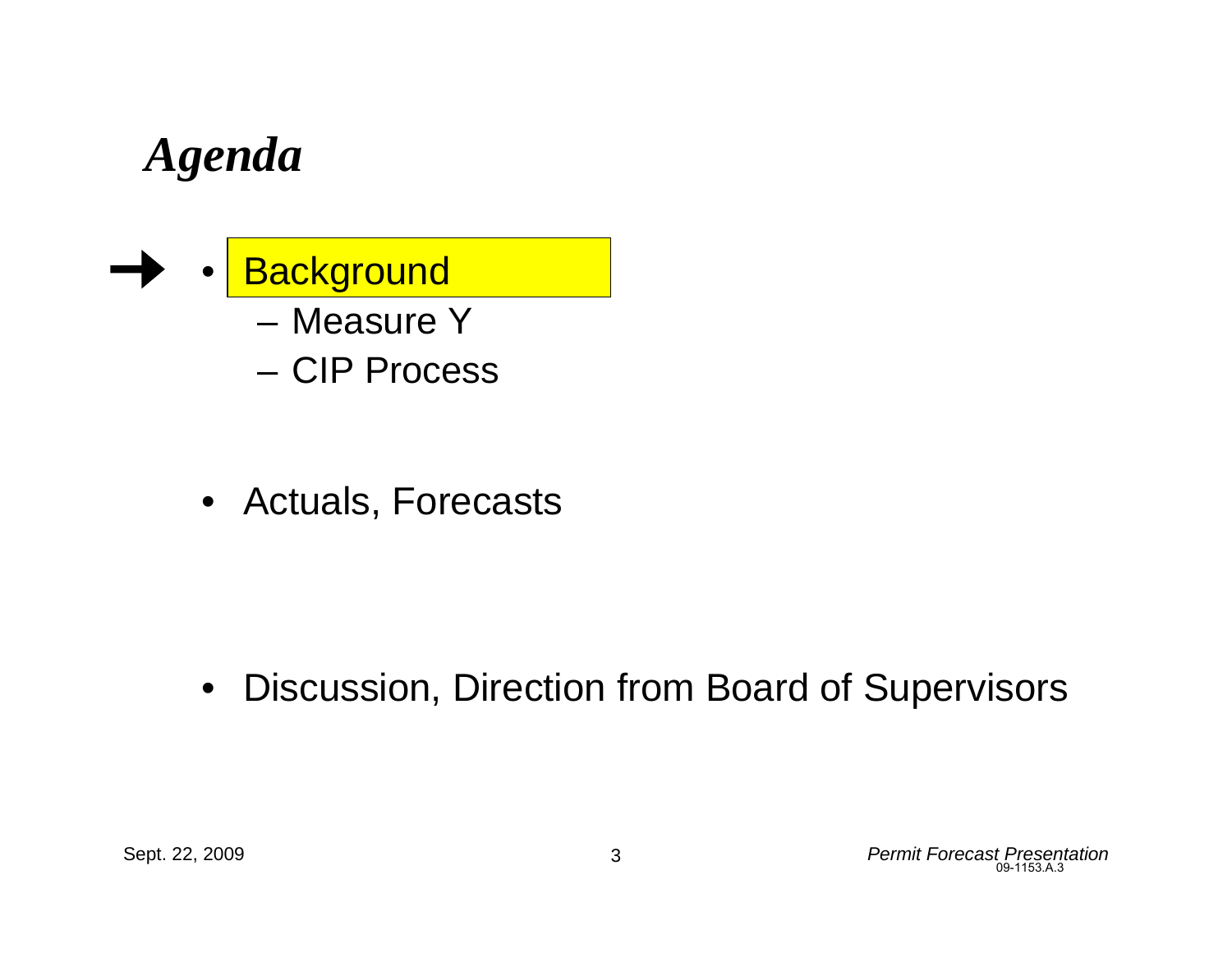## *Chronology of Events:*

• 11/4/08 – The General Plan amendments in connection with the new Measure Y approved by voters require a ten year CIP

Single Family developments of five units or more will be required to build road capacity improvements necessitated by their impacts,  $IF$  the improvements are not in DOT's 10-Year CIP.

- 1/13/09 Board approves 10 year permit forecast
- 5/5/09 Board approves 2009 CIP based on this forecast
- 6/2/09 Board adopts TIM Fee Resolution leaving fees unchanged
- 9/22/09 DOT requests direction for an updated ten year housing permit forecast to base its TIM Fee revenue projections on for its 2010 ten-year CIP.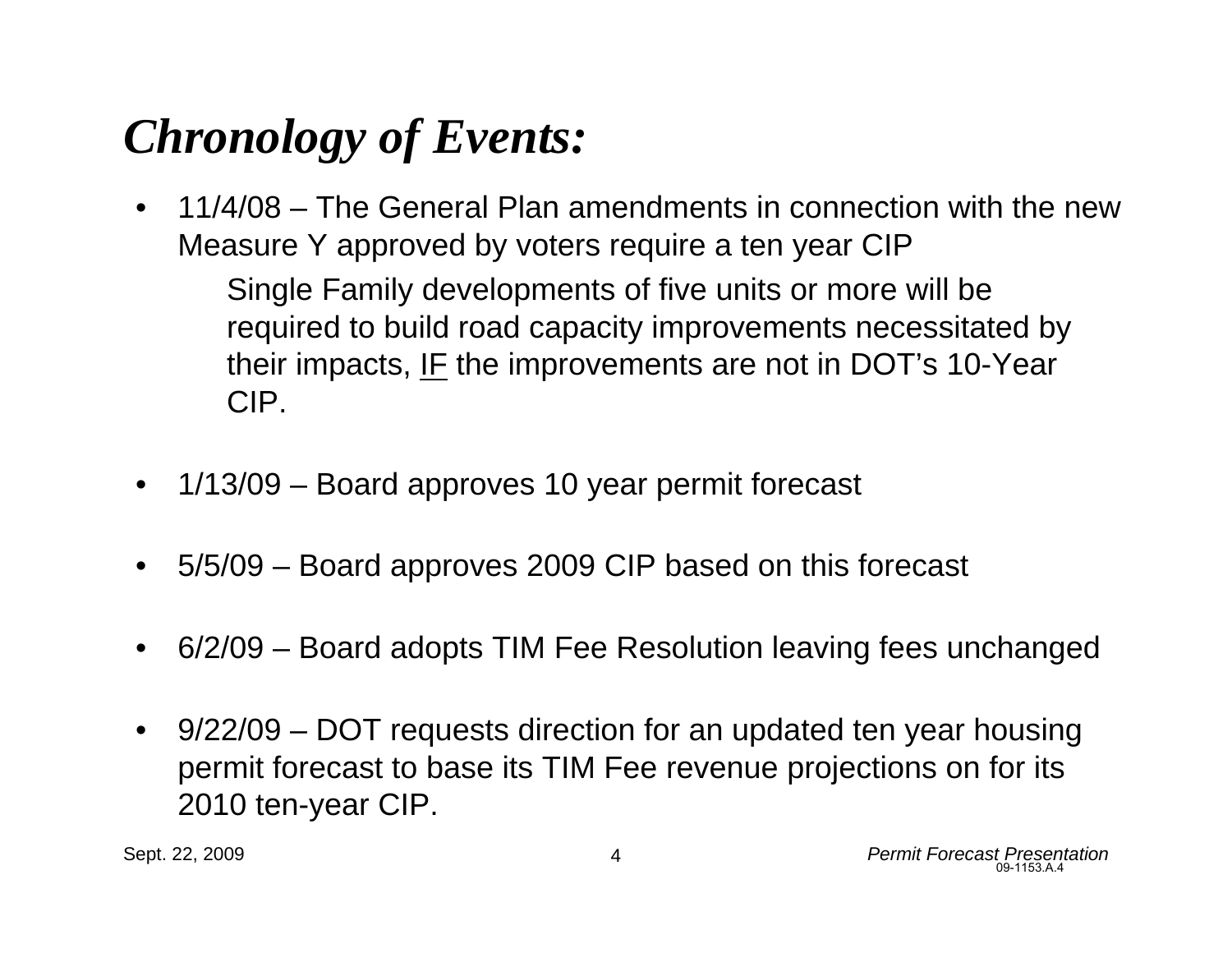#### *DOT CIP/TIM Fee Program Annual Updating Process:*

- **July 1 Updated TIM Fees Become Effective**
	- Based on updated cost estimates (project specific or inflation adjusted)
- **September Approve Permit Forecast**
	- TIM Fee revenues are directly related to number of permits issued
- **February Approve CIP**
	- Updated costs and schedules
	- Updated revenue from approved permit forecast
		- Establishes priorities for delivery
		- Determines workload for annual budget needs



#### *Reminder: the CIP/TIM Fee Program are updated every year.*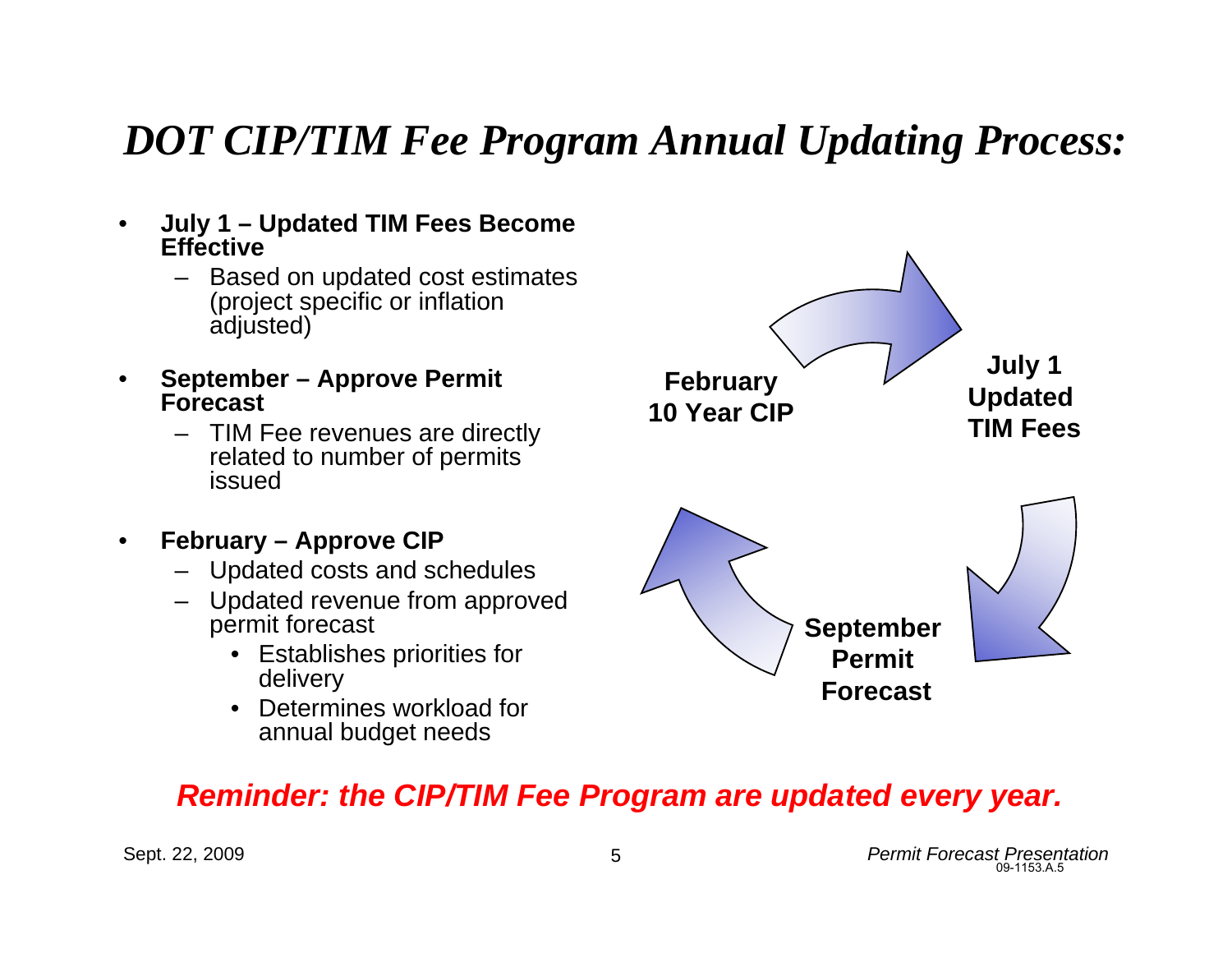#### *2010 10-Year CIP Timeline*



*\* Key Projects: Cameron Park Dr Interchange, HOV Lanes, Silva Valley Parkway Interchange*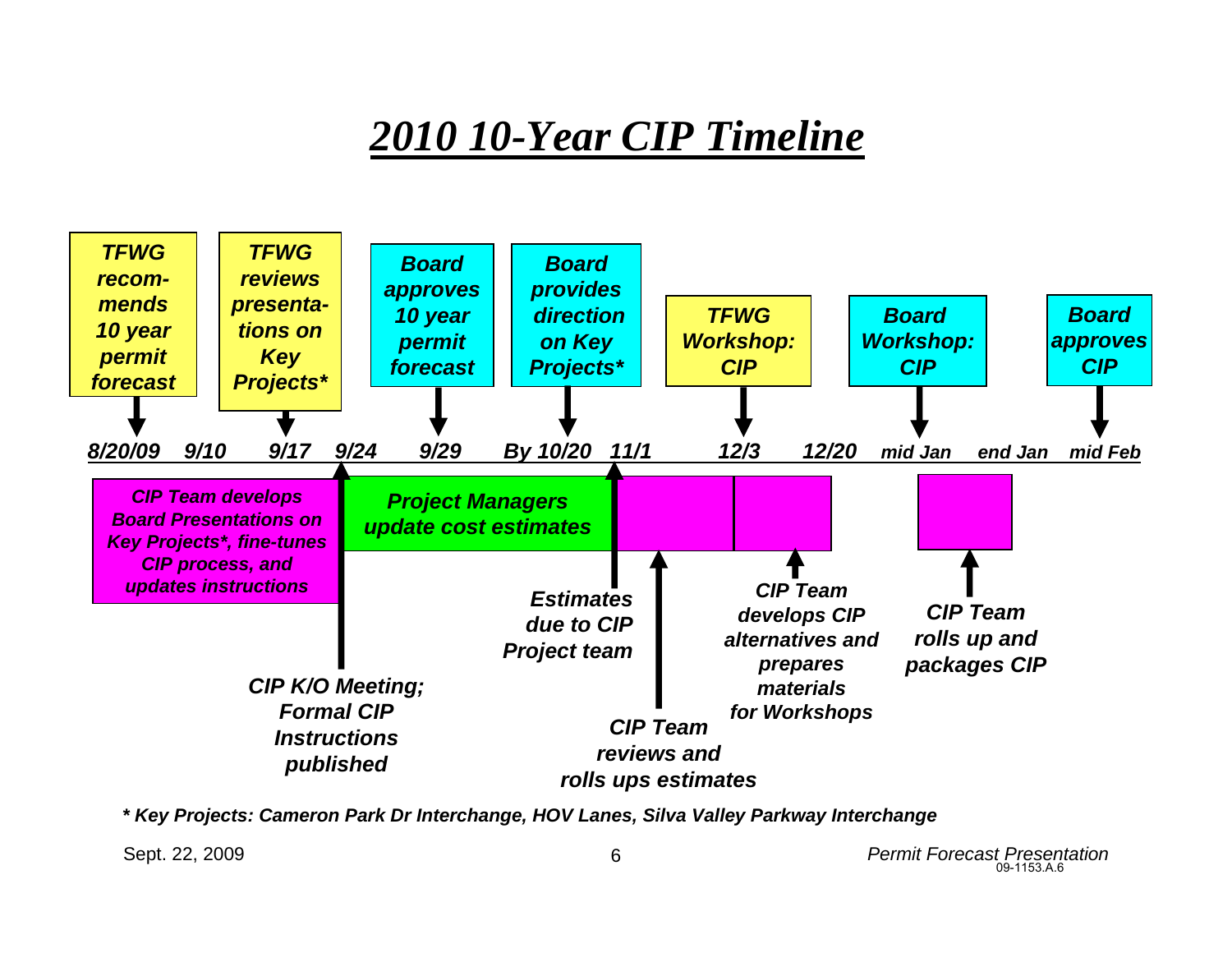## *Agenda*

- Background
	- Measure Y
	- CIP Process



• Discussion, Direction from Board of Supervisors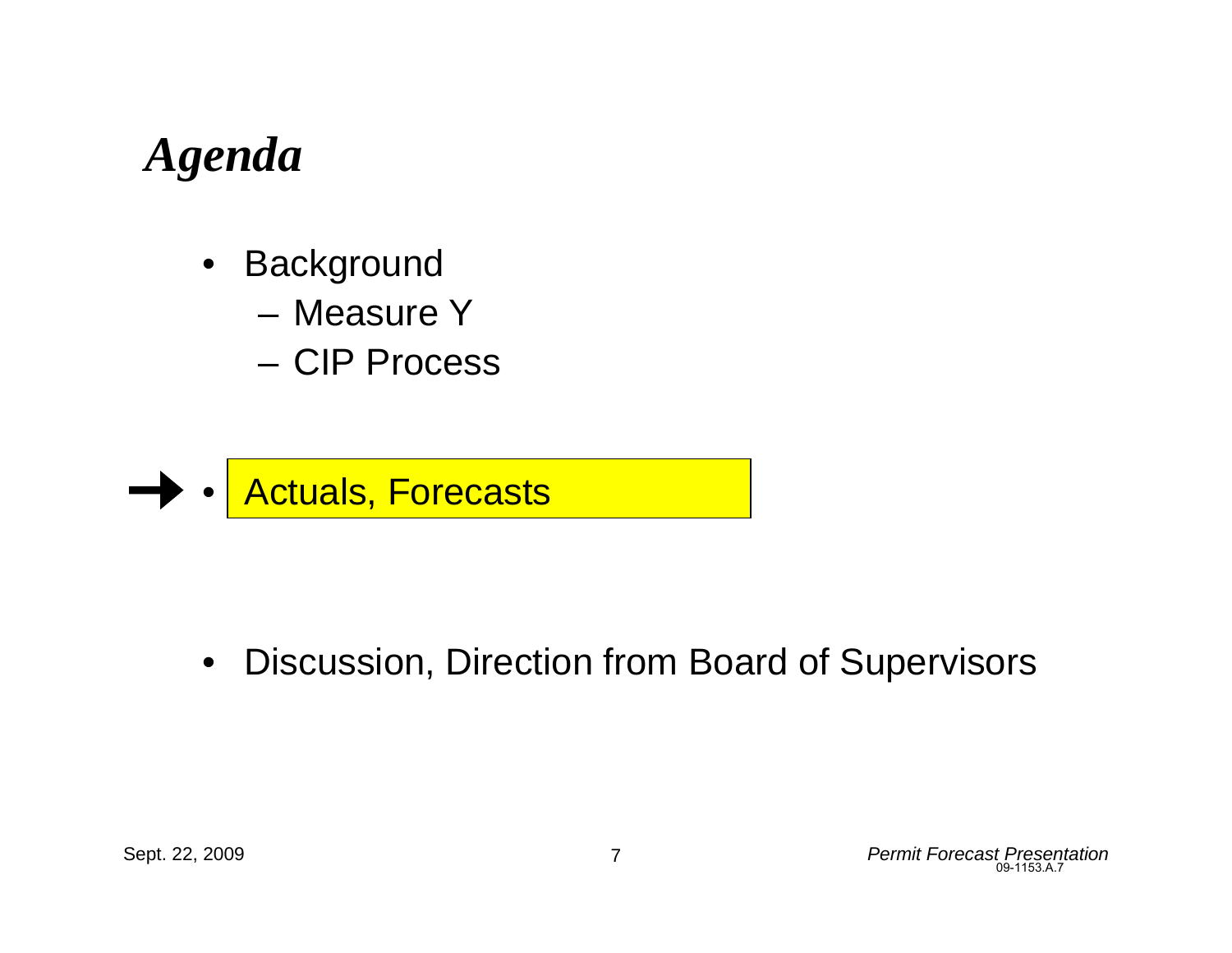#### **Permit Historic Data and Forecasts** 2,500 *FY 08/09 actuals were 166, 83% of the 200 forecasted.*

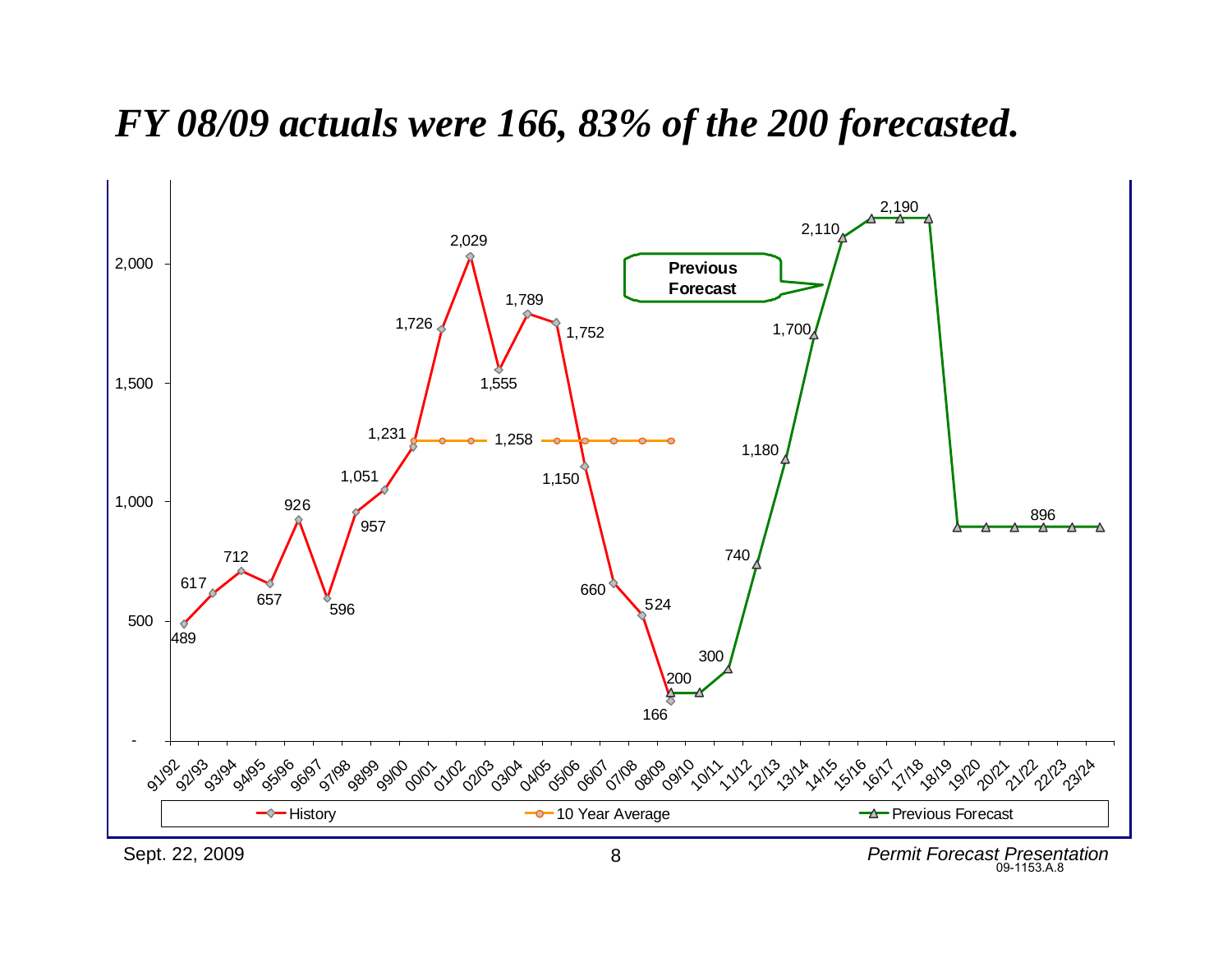#### The proposed 10-year total permit forecast is 85% of the  $\,$ 2,500 *Jan '09 forecast.*

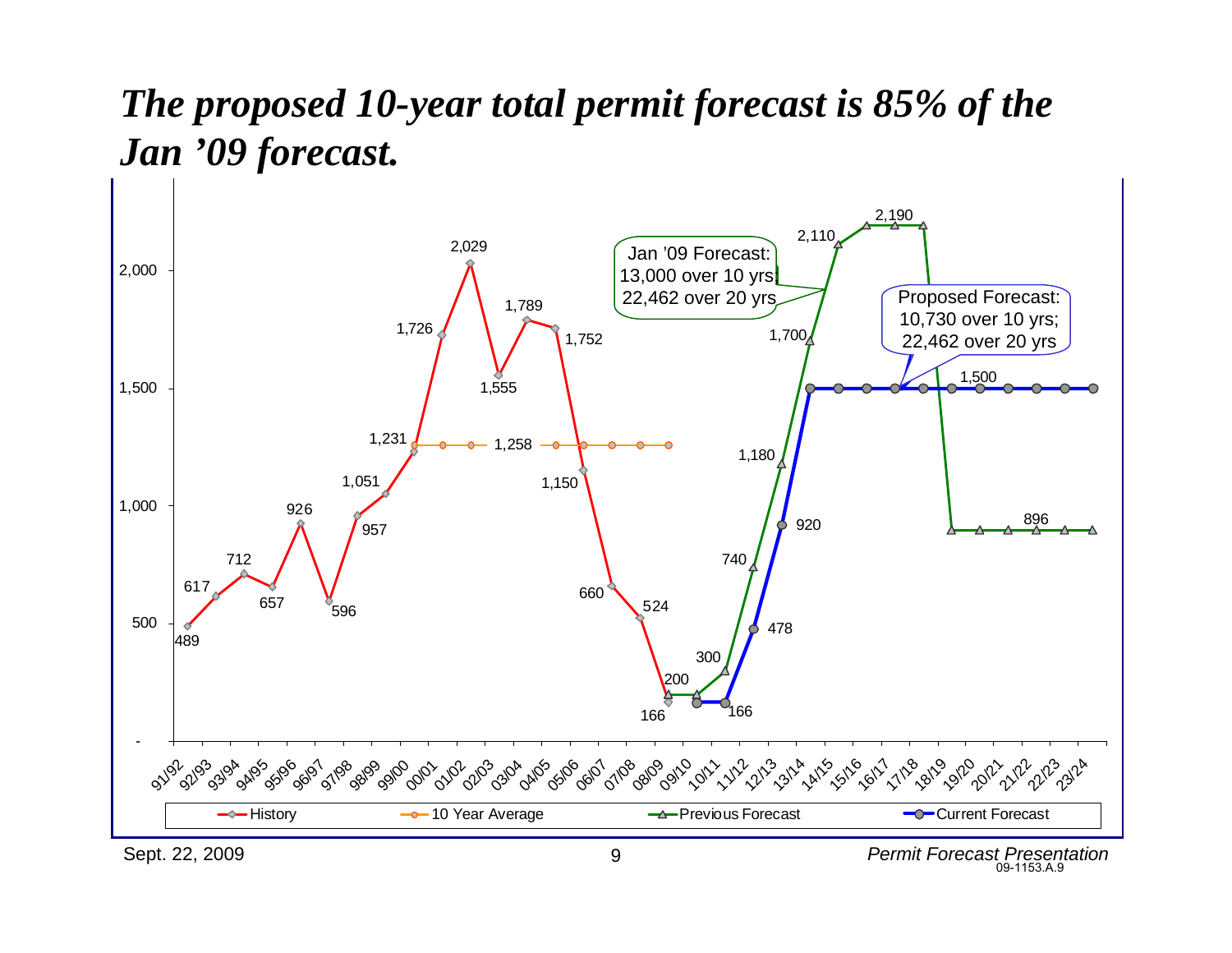### *Recommended Residential Permit Forecast:*

|     |     |     |  | 09/10   10/11   11/12   12/13   13/14   14/15   15/16   16/17   17/18   18/19   TOTAL |  |  |
|-----|-----|-----|--|---------------------------------------------------------------------------------------|--|--|
| 166 | 166 | 478 |  | 920   1,500   1,500   1,500   1,500   1,500   1,500   10,730                          |  |  |

#### Fiscal Year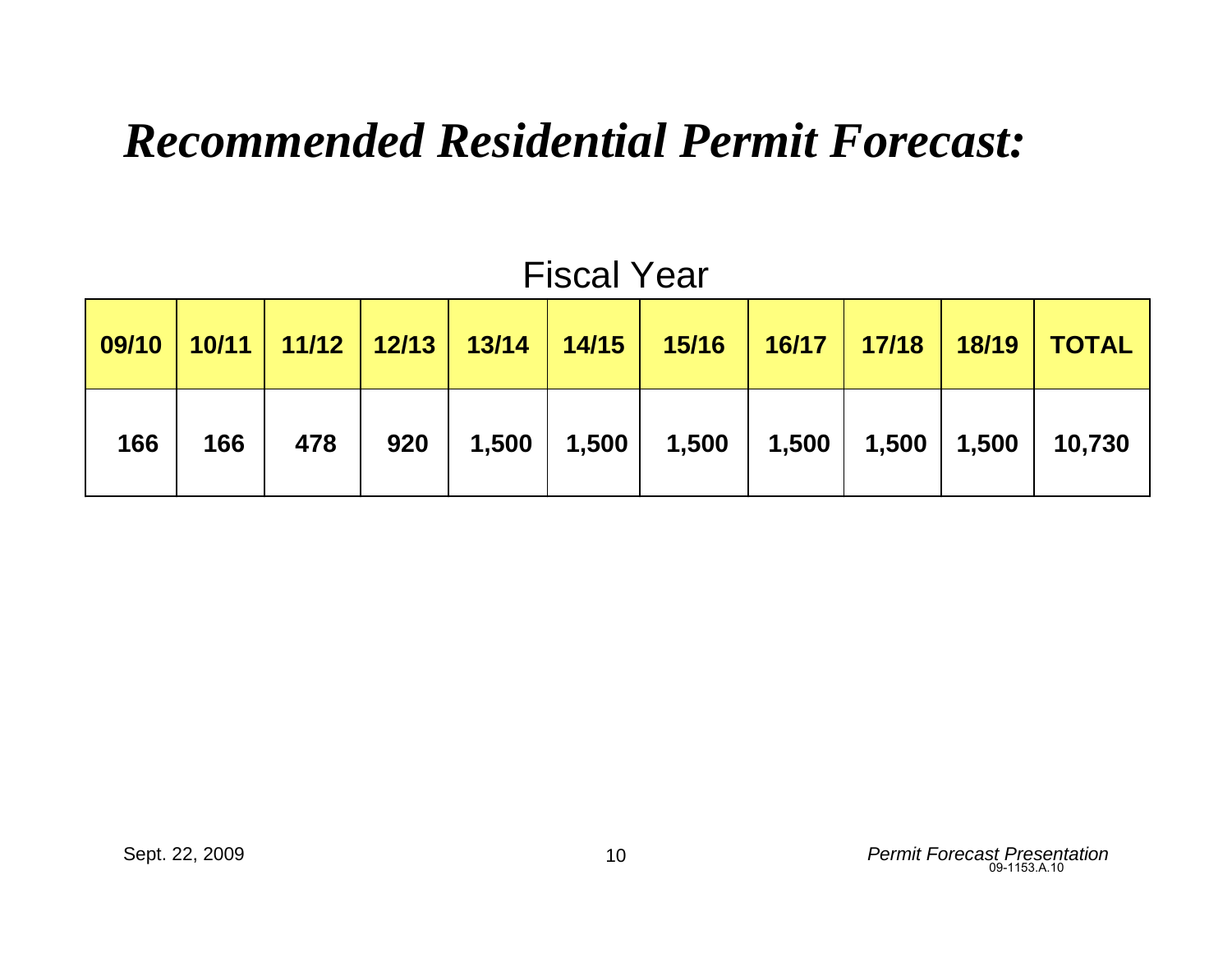## *Agenda*

- Background
	- Measure Y
	- CIP Process

• Actuals, Forecasts



• Discussion, Direction from Board of Supervisors